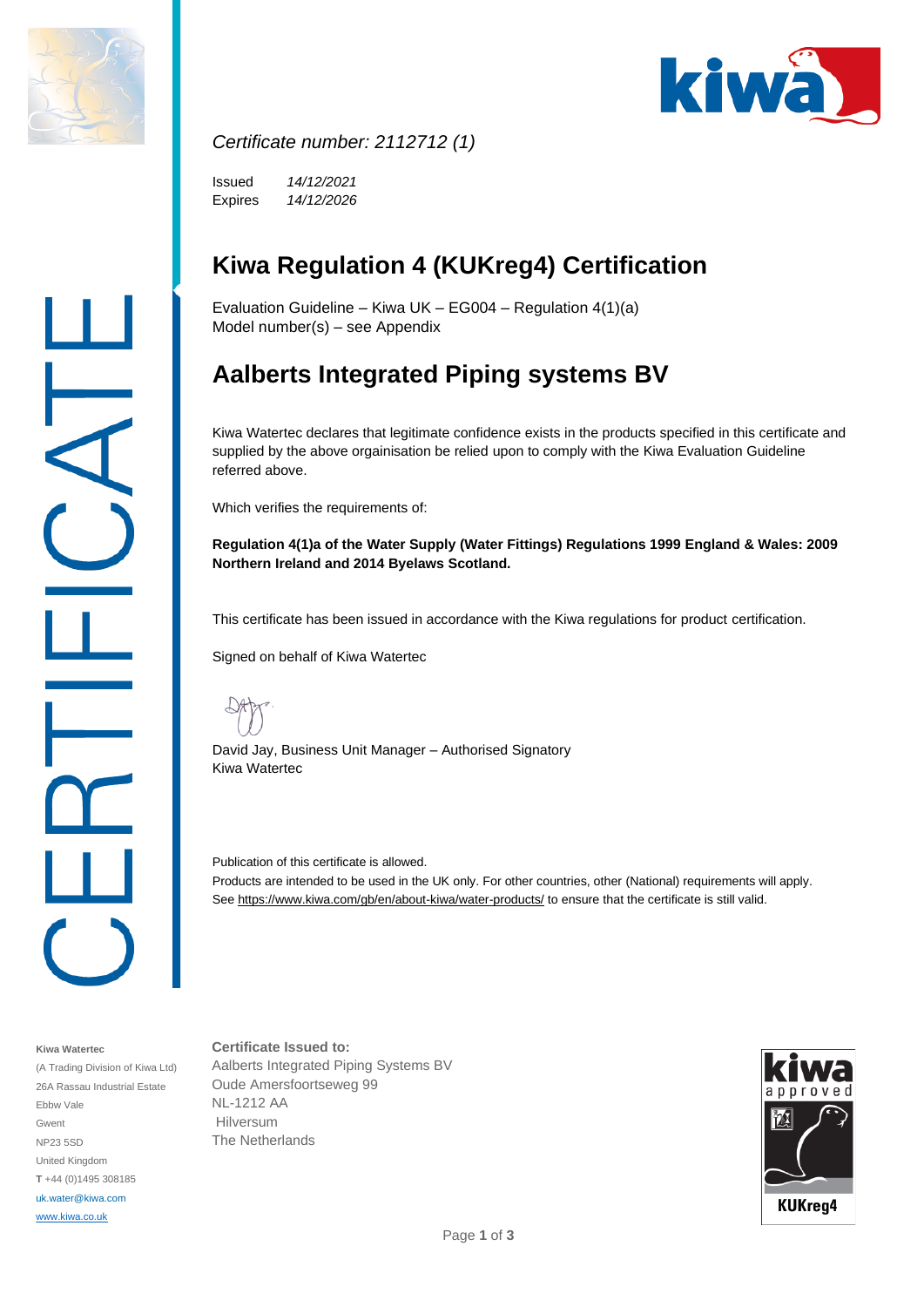## Product Certificate





#### The following products belong to this certificate

| PRODUCT DESCRIPTION                                                                                                                                                                              |                      |                                        |                               |          |  |  |  |  |  |  |        |                    |              |         |
|--------------------------------------------------------------------------------------------------------------------------------------------------------------------------------------------------|----------------------|----------------------------------------|-------------------------------|----------|--|--|--|--|--|--|--------|--------------------|--------------|---------|
| Xpress range of copper or gunmetal press fit fittings with EPDM 'o' rings. For use with copper tube manufactured to EN1057.<br>Above ground use only.<br>ATS3 - Without Production Surveillance. |                      |                                        |                               |          |  |  |  |  |  |  |        |                    |              |         |
|                                                                                                                                                                                                  |                      |                                        |                               |          |  |  |  |  |  |  | MODEL: |                    |              |         |
|                                                                                                                                                                                                  |                      |                                        |                               |          |  |  |  |  |  |  | Code   | <b>Description</b> | <b>Sizes</b> | Copper/ |
|                                                                                                                                                                                                  | SI/7270              | Straight coupling                      | 15mm-108mm                    | Copper   |  |  |  |  |  |  |        |                    |              |         |
|                                                                                                                                                                                                  | SI/72705             | Straight coupling                      | 15mm-108mm                    | Copper   |  |  |  |  |  |  |        |                    |              |         |
|                                                                                                                                                                                                  |                      | slip pattern                           |                               |          |  |  |  |  |  |  |        |                    |              |         |
|                                                                                                                                                                                                  | SIR/7240             | Straight reducing                      | 15mm-108mm                    | Copper   |  |  |  |  |  |  |        |                    |              |         |
|                                                                                                                                                                                                  |                      | coupling                               |                               |          |  |  |  |  |  |  |        |                    |              |         |
|                                                                                                                                                                                                  | 56/7243              | Reducer                                | 15mm-108mm                    | Copper   |  |  |  |  |  |  |        |                    |              |         |
|                                                                                                                                                                                                  | S12/7002A            | Elbow                                  | 15mm-108mm                    | Copper   |  |  |  |  |  |  |        |                    |              |         |
|                                                                                                                                                                                                  | S12S/7001A           | Street elbow                           | 15mm-108mm                    | Copper   |  |  |  |  |  |  |        |                    |              |         |
|                                                                                                                                                                                                  | S2/6270G             | Straight female                        | 15mm - 64mm                   | Gunmetal |  |  |  |  |  |  |        |                    |              |         |
|                                                                                                                                                                                                  |                      | connector                              |                               |          |  |  |  |  |  |  |        |                    |              |         |
|                                                                                                                                                                                                  | S3/6243G             | Straight male                          | 15mm-108mm                    | Gunmetal |  |  |  |  |  |  |        |                    |              |         |
|                                                                                                                                                                                                  |                      | connector                              |                               |          |  |  |  |  |  |  |        |                    |              |         |
|                                                                                                                                                                                                  | S7/6246G             | Female adaptor                         | 15mm -54mm                    | Gunmetal |  |  |  |  |  |  |        |                    |              |         |
|                                                                                                                                                                                                  | S8/6280G             | Male Adaptor                           | 15mm-42mm                     | Gunmetal |  |  |  |  |  |  |        |                    |              |         |
|                                                                                                                                                                                                  | S11/6330             | Union coupling                         | 15mm -54mm                    | Gunmetal |  |  |  |  |  |  |        |                    |              |         |
|                                                                                                                                                                                                  | S13/6092G            | Male elbow                             | 15mm -54mm                    | Gunmetal |  |  |  |  |  |  |        |                    |              |         |
|                                                                                                                                                                                                  | S14/6090G            | Female elbow                           | 15mm -54mm                    | Gunmetal |  |  |  |  |  |  |        |                    |              |         |
|                                                                                                                                                                                                  | S15/6472G            | Backplate elbow                        | 15mm - 22mm                   | Gunmetal |  |  |  |  |  |  |        |                    |              |         |
|                                                                                                                                                                                                  | <b>SIFMF/7510</b>    | Composite female                       | 67mm-108mm                    | Copper   |  |  |  |  |  |  |        |                    |              |         |
|                                                                                                                                                                                                  |                      | metric flange                          |                               |          |  |  |  |  |  |  |        |                    |              |         |
|                                                                                                                                                                                                  | <b>SIFMM/7520</b>    | Composite female                       | 67mm-108mm                    | Copper   |  |  |  |  |  |  |        |                    |              |         |
|                                                                                                                                                                                                  |                      | metric flange                          |                               |          |  |  |  |  |  |  |        |                    |              |         |
|                                                                                                                                                                                                  | S12R/7002A           | <b>Reducing Elbow</b>                  | 22mm x 15mm                   | Copper   |  |  |  |  |  |  |        |                    |              |         |
|                                                                                                                                                                                                  | S15L/6472L           | Elbow                                  | $\frac{1}{2}$ " and 3/4"      | Gunmetal |  |  |  |  |  |  |        |                    |              |         |
|                                                                                                                                                                                                  | 519/7005             | Bend                                   | 15mm-28mm                     | Copper   |  |  |  |  |  |  |        |                    |              |         |
|                                                                                                                                                                                                  | 521/7041             | Obtuse Elbow                           | 12mm-108mm                    | Copper   |  |  |  |  |  |  |        |                    |              |         |
|                                                                                                                                                                                                  | 5215/7040            | <b>Obtuse Street</b>                   | 12mm-108mm                    | Copper   |  |  |  |  |  |  |        |                    |              |         |
|                                                                                                                                                                                                  |                      | Elbow                                  |                               |          |  |  |  |  |  |  |        |                    |              |         |
|                                                                                                                                                                                                  | 522/7086             | <b>Partial Crossover</b>               | 15, 18 and 22mm               | Copper   |  |  |  |  |  |  |        |                    |              |         |
|                                                                                                                                                                                                  | 5225/7087            | Crossover                              | 15, 18 and 22mm               | Copper   |  |  |  |  |  |  |        |                    |              |         |
|                                                                                                                                                                                                  |                      | <b>Full Crossover</b>                  |                               |          |  |  |  |  |  |  |        |                    |              |         |
|                                                                                                                                                                                                  | 523/7085<br>524/7130 |                                        | 15, 18 and 22mm<br>12mm-108mm | Copper   |  |  |  |  |  |  |        |                    |              |         |
|                                                                                                                                                                                                  |                      | <b>Equal Tee</b><br><b>Tee Reducer</b> |                               | Copper   |  |  |  |  |  |  |        |                    |              |         |
|                                                                                                                                                                                                  | 525/7130             | <b>Branch</b>                          | 15mm-108mm                    | Copper   |  |  |  |  |  |  |        |                    |              |         |
|                                                                                                                                                                                                  | 526/7130             | Tee One End                            | 15mm-35mm                     |          |  |  |  |  |  |  |        |                    |              |         |
|                                                                                                                                                                                                  |                      | Reducer                                |                               | Copper   |  |  |  |  |  |  |        |                    |              |         |
|                                                                                                                                                                                                  | 526/7130             | Tee One End And                        | 15mm-54mm                     |          |  |  |  |  |  |  |        |                    |              |         |
|                                                                                                                                                                                                  |                      | Branch Reducer                         |                               | Copper   |  |  |  |  |  |  |        |                    |              |         |
|                                                                                                                                                                                                  | 528/7130             | <b>Tee Both Ends</b>                   | 12mm-28mm                     |          |  |  |  |  |  |  |        |                    |              |         |
|                                                                                                                                                                                                  |                      | Reducer                                |                               | Copper   |  |  |  |  |  |  |        |                    |              |         |
|                                                                                                                                                                                                  | S30/130G             | Female Branch Tee                      | 12mm-108mm                    | Gunmetal |  |  |  |  |  |  |        |                    |              |         |
|                                                                                                                                                                                                  | 560/7301             | Stop End                               | 35mm-54mm                     | Copper   |  |  |  |  |  |  |        |                    |              |         |
|                                                                                                                                                                                                  | 561/7301             | Stop End                               | 12mm-108mm                    | Copper   |  |  |  |  |  |  |        |                    |              |         |
|                                                                                                                                                                                                  | S65F/6096G           | Elbow                                  | 12mm-54mm                     | Gunmetal |  |  |  |  |  |  |        |                    |              |         |
|                                                                                                                                                                                                  |                      |                                        |                               |          |  |  |  |  |  |  |        |                    |              |         |